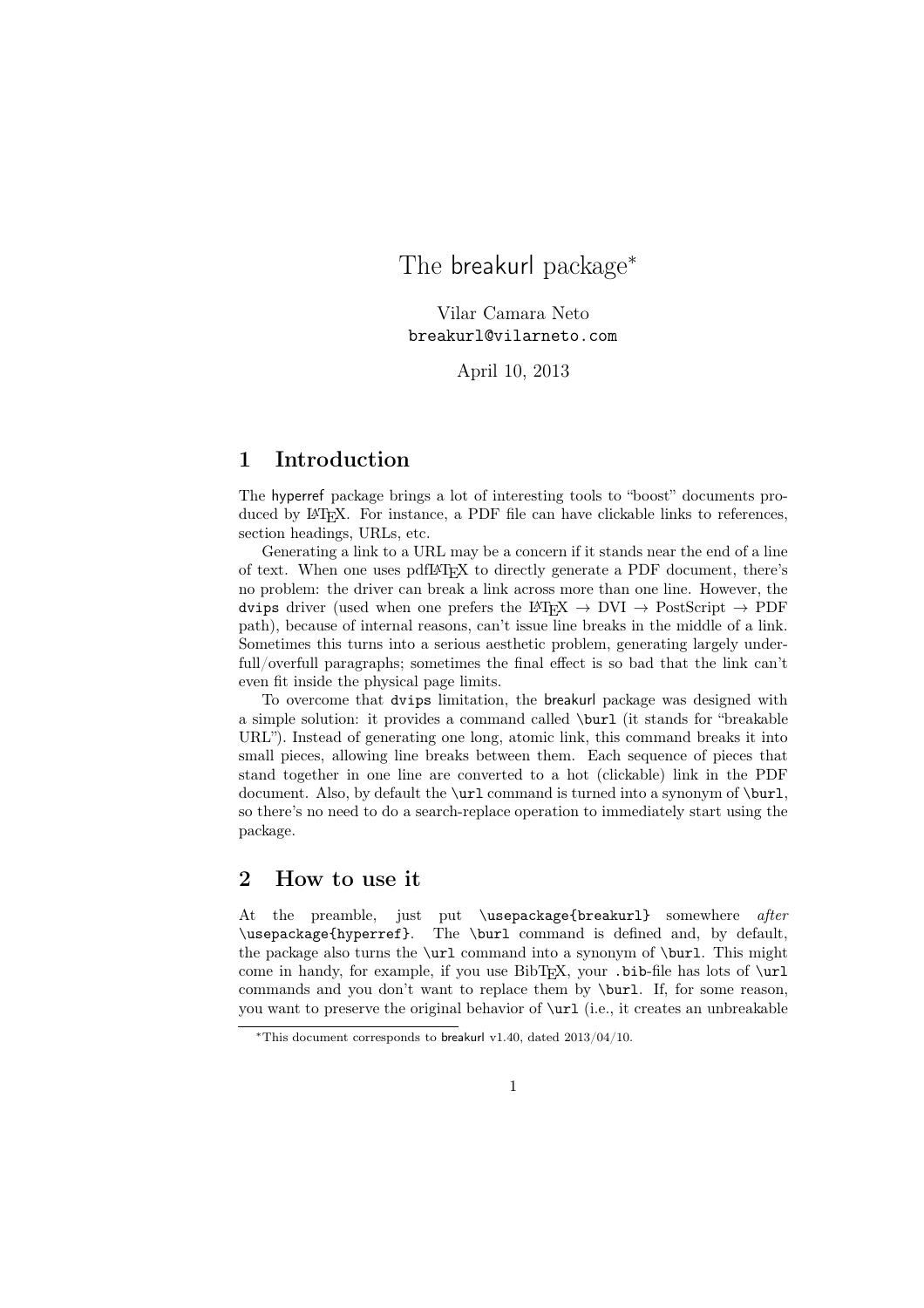link), you must supply the preserveurlmacro option to the package (see Section 2.1).

In the middle of the document, the syntax of  $\burl$  (and its synonym  $\url$ ) is the same as the original  $\url:\ \burl\{\langle URL \rangle\}$ , where  $\langle URL \rangle$  is, of course, the address to point to. You don't need to care (escape) about special characters like  $\%, \&$ ,  $\_,$  and so on.

Another handy command is  $\burlalt({ActualURL}}{\langle Displayed URL\rangle\},$ where  $\langle ActualURL \rangle$  is the actual link and  $\langle DisplayedURL \rangle$  is the link text to be displayed in the document. For consistency,  $\urlalt$  is a synonym of  $\burlalt$ . unless the preserveurlmacro package option is specified.<sup>1</sup>

The default behavior of the package is to break the link after any sequence of these characters:

| $\cdot$ : $\cdot$ (colon) | $\gamma$ (slash)  | $\cdot$ .' (dot)           |
|---------------------------|-------------------|----------------------------|
| '?' (question mark)       | $'$ #' (hash)     | $\mathscr{E}'$ (ampersand) |
| $\cdot$ (underline)       | $\cdot$ , (comma) | $\cdot$ ;' (semicolon)     |
| '!' (exclamation mark)    |                   |                            |

and before occurrences of any of these:

'%' (percent sign)

Remember that (with exception of percent sign) breaks are only allowed after a sequence of these characters, so a link starting with http:// will never break before the second slash.

Also note that I decided not to include the '-' (hyphen) character in the default lists. It's to avoid a possible confusion when someone encounters a break after a hyphen, e.g.:

Please visit the page at http://internetpage.com, which shows. . .

Here comes the doubt: The author is pointing to http://internet-page.com or to http://internetpage.com? The breakurl package never adds a hyphen when a link is broken across lines  $-$  so, the first choice would be the right one —, but we can't assume that the reader knows this rule; so, I decided to disallow breaks after hyphens. Nevertheless, if you want to overcome my decision, use the hyphenbreaks option:

\usepackage[hyphenbreaks]{breakurl}

### 2.1 Package options

When using the \usepackage command, you can give some options to customize the package behavior. Possible options are explained below:

<sup>&</sup>lt;sup>1</sup>The \burlalt command resembles \hyperref's \href, but since it works in a different manner I decided not to call it "\bhref".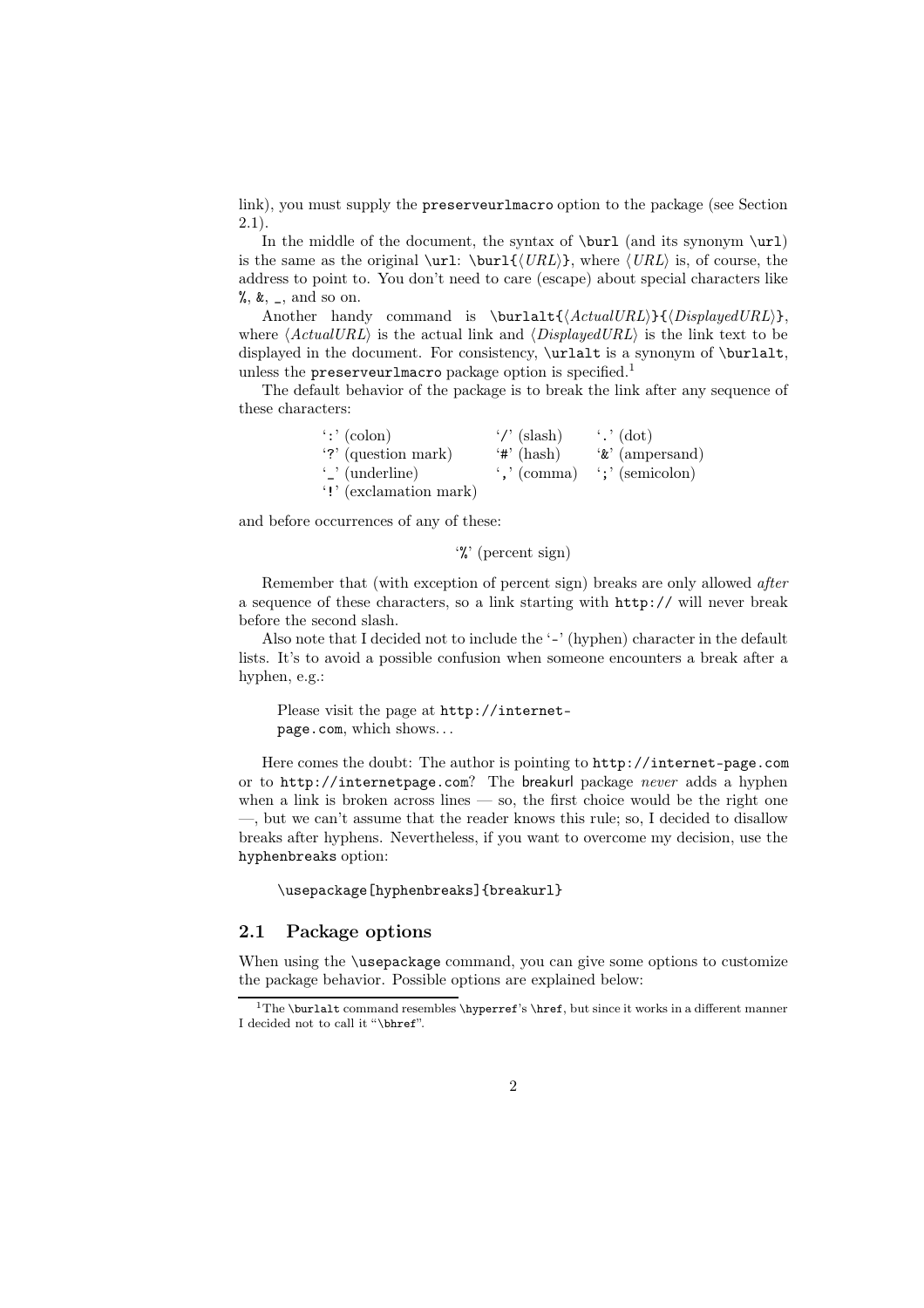• hyphenbreaks

Instructs the package to allow line breaks after hyphens.

• anythingbreaks

Instructs the package to allow line breaks everywhere. This may be used as a last-resort workaround when working with really, really long URLs that generate bad-looking outputs. You may see strange crowds of bracket couples in the logs — but, hey, you are the one that asked for trouble anyway.

• preserveurlmacro

Instructs the package to leave the \url command exactly as it was before the package inclusion. Also, \urlalt isn't defined as a synonym of \burlalt. In either case (i.e., using preserveurlmacro or not), the breakable link is available via the \burl command.

• vertfit= $\langle criterion \rangle$ 

Estabilishes how the link rectangle's height (and depth) will behave against the corresponding URL text's vertical range. There are three options for  $\langle criterion \rangle$ : local makes each rectangle fit tightly to its text's vertical range. This means that each line of a link broken across lines can have a rectangle with different vertical sizes. global first calculates the height (and depth) to enclose the entire link and preserves the measures, so the link maintains the vertical size across lines. strut goes even further and ensures that the rectangle's vertical range corresponds to \strut. With this option, rectangles in adjacent lines can overlap. The default is vertfit=local.

### 2.2 Additional comments

As stated in the introduction, the breakurl is designed for those compiling documents via LAT<sub>EX</sub>, not pdfLAT<sub>EX</sub>. In the latter case, the package doesn't (re)define the \url command: it only defines \burl to be a synonym of whatever \url is defined (e.g., via url or hyperref packages). Of course, \burl may behave differently compared to (non-pdf)LATEX, because then the system will use other rules to make line breaks, spacing, etc.

Also, this package was not designed to nor tested against other drivers: it's compatible with dvips only.

### 2.3 Changelog

(presented in reverse chronological order)

- v1.40 New anythingbreaks option.
- v1.30 Breaks are now allowed before percent sign (%).
- v1.23 \hypersetup now works anywhere.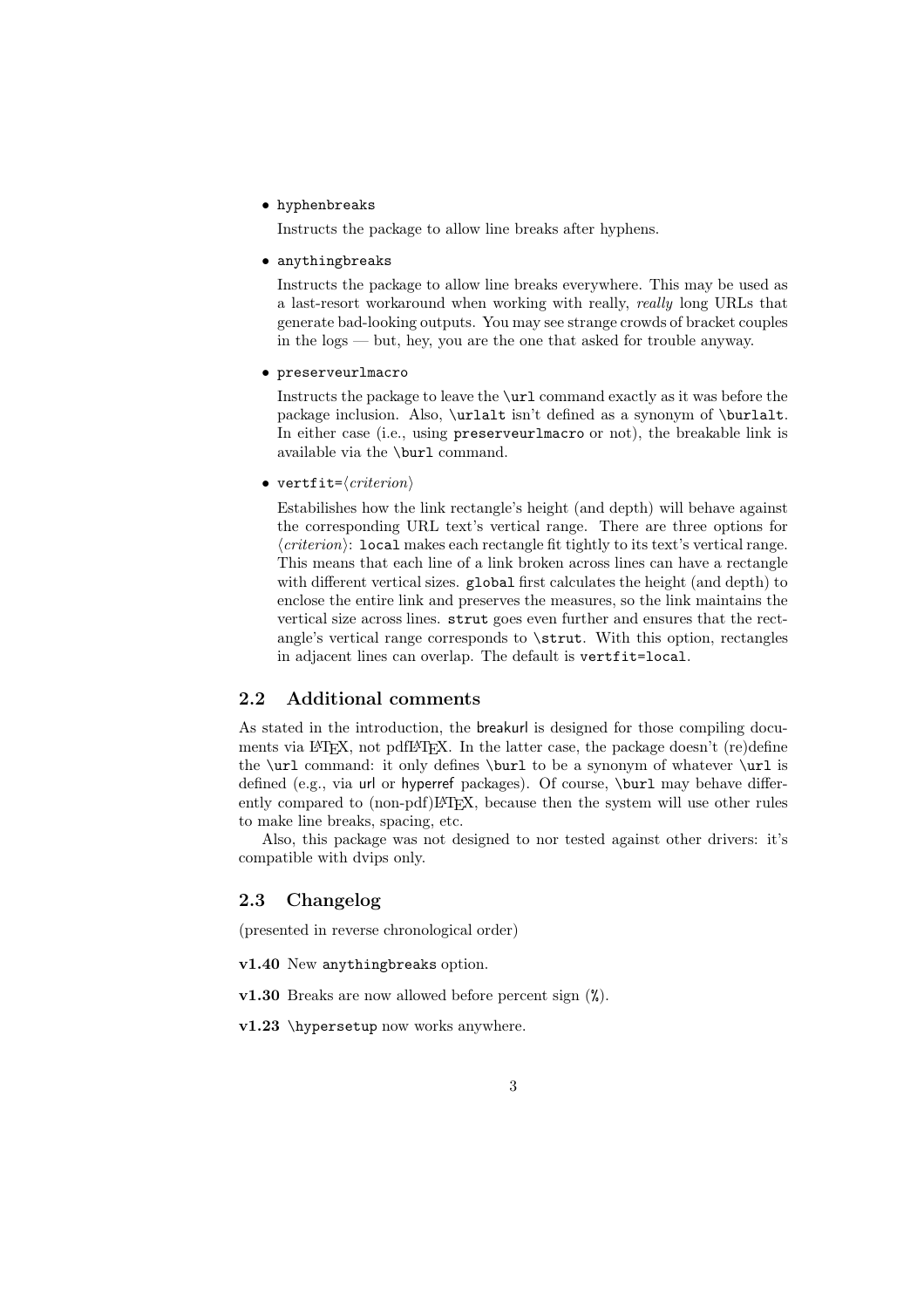- v1.22 Corrected blank lines appearing inside tables.
- $v1.21$  \burlalt and the synonym \urlalt now work with pdflatex. Also, there are a couple of bug fixes (thank you again, Heiko).
- v1.20 An update was needed because hyperref's internals were changed. (Thanks Heiko for sending the correction patch.) Troubleshooting now includes a note about \sloppy.
- v1.10 A new command, \burlalt (and the synonym \urlalt), allows one to specify different values for actual and displayed link.
- v1.01 Fixed a bug that was happening when a link is split across pages.
- v1.00 The \UrlLeft and \UrlRight (defined and explained in the url package) are now partially supported. By "partially" I mean: although the original (url.sty's) documentation allows defining \UrlLeft as a command with one argument (things such \def\UrlLeft#1\UrlRight{do things with  $\#1$ }, this isn't expected to work with breakurl. Please use only the basic definition, e.g.: \def\UrlLeft{<url:\ } \def\UrlRight{>}.
- v0.04 Corrected a bug that prevented URLs to be in color, in despite of hyperref's colorlinks and urlcolor options. Added an error message if vertfit parameter is invalid.
- v0.03 The package was tested against pdfeTeX engine (which may be the default for some teTeX distributions). Introduced a new package option, vertfit.
- v0.02 The main issue of the initial release the odd-looking sequence of small links in the same line, if one uses hyperref's link borders — was resolved: now the package generates only one rectangle per line. Also, breaks after hyphens, which weren't allowed in the previous release, are now a users' option. Finally, the package can be used with pdfI $\Delta$ T<sub>E</sub>X (in this case, \burl is defined to be a synonym of the original  $\url$  command).
- v0.01 Initial release.

#### 2.4 Troubleshooting

Here comes a few notes about known issues:

- I received some comments saying that in some cases breakurl destroys the formatting of the document: the left/right margins aren't respected, justification becomes weird, etc. In all these cases, the problems were corrected when other packages were upgraded, notabily xkeyval.
- If your compilation issues the following error:

```
! Undefined control sequence.
<argument> \headerps@out . . .
```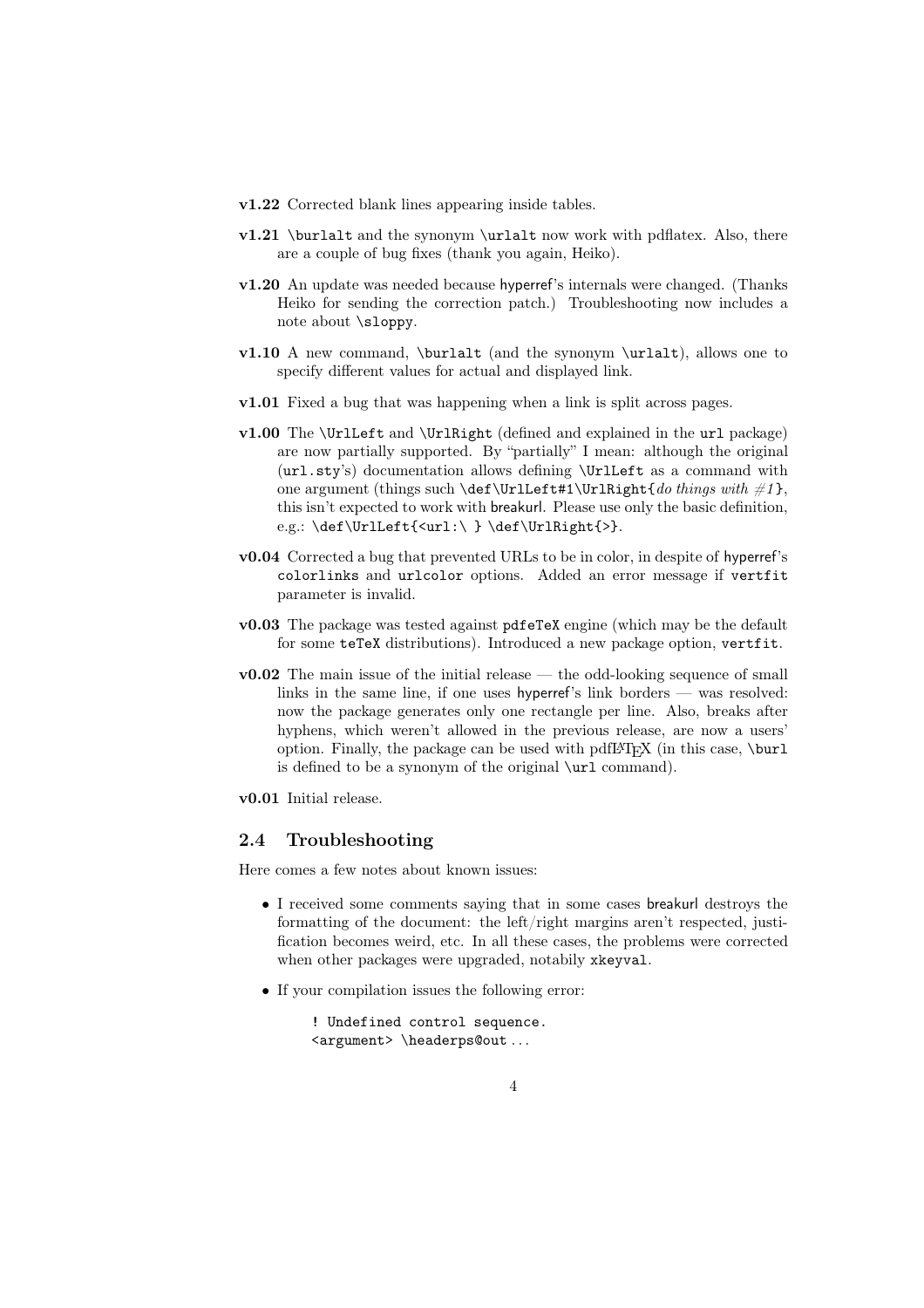then you need to specify the dvips driver as an option to the hyperref package, e.g.:

#### \usepackage[dvips]{hyperref}

However, this is related to old versions of hyperref. Currently the package is able to automatically determine the driver in current versions. It's probabily better to update your LAT<sub>EX</sub> system.

• If everything compiles but sometimes URLs still don't respect the right margin, don't blame the package yet :-) . Roughly speaking, by default the right margin is a limit to be respected "only if word spacing is okay", so it may be ignored even when URLs aren't used. Check the following paragraph:

Lorem ipsum dolor sit amet, consectetuer adipiscing elit. Proin zzzzzzzzzzzzzzzzzzzzzzz. . .

To overcome this (and make right margins a hard limit) use the command \sloppy, preferably before \begin{document}. This makes the previous paragraph look like:

Lorem ipsum dolor sit amet, consectetuer adipiscing elit. Proin zzzzzzzzzzzzzzzzzzzzzzz. . .

As a drawback word spacing becomes terrible, but now the text is kept inside designed margins. You should decide what looks better.

• Umesh Vishwakarma reports that breakurl has issues dv2dt and dt2dv tools. Unfortunately I don't have time to track this down (actually I don't even know these tools), so contributions are welcome.

### 2.5 Acknowledgments

Thanks to Hendri Adriaens, Donald Arseneau, Dominik Derigs, Michael Friendly, Morten Høgholm, David Le Kim, Damian Menscher, Tristan Miller, Heiko Oberdiek, Christoph Schiller, Xiaotian Sun, Michael Toews, David Tulloh, Adrian Vogel, Yu Zhang, and Jinsong Zhao for suggestions, bug reports, comments, and corrections. A special thanks to the participants of comp.text.tex newsgroups for their constant effort to help thousands of people in the beautiful world of TFX and L<sup>AT</sup><sub>E</sub>X.

# 3 Source code

This section describes the **breakurl**.sty source code.

The breakurl requires some packages, so let's include them:

- 1 \RequirePackage{xkeyval}
- 2 \RequirePackage{ifpdf}

Is the document being processed by pdfLAT<sub>EX</sub>? (Actually, is there a PDF file being directly generated?) Then, well, this package doesn't apply: let's just define \burl to call the default \url.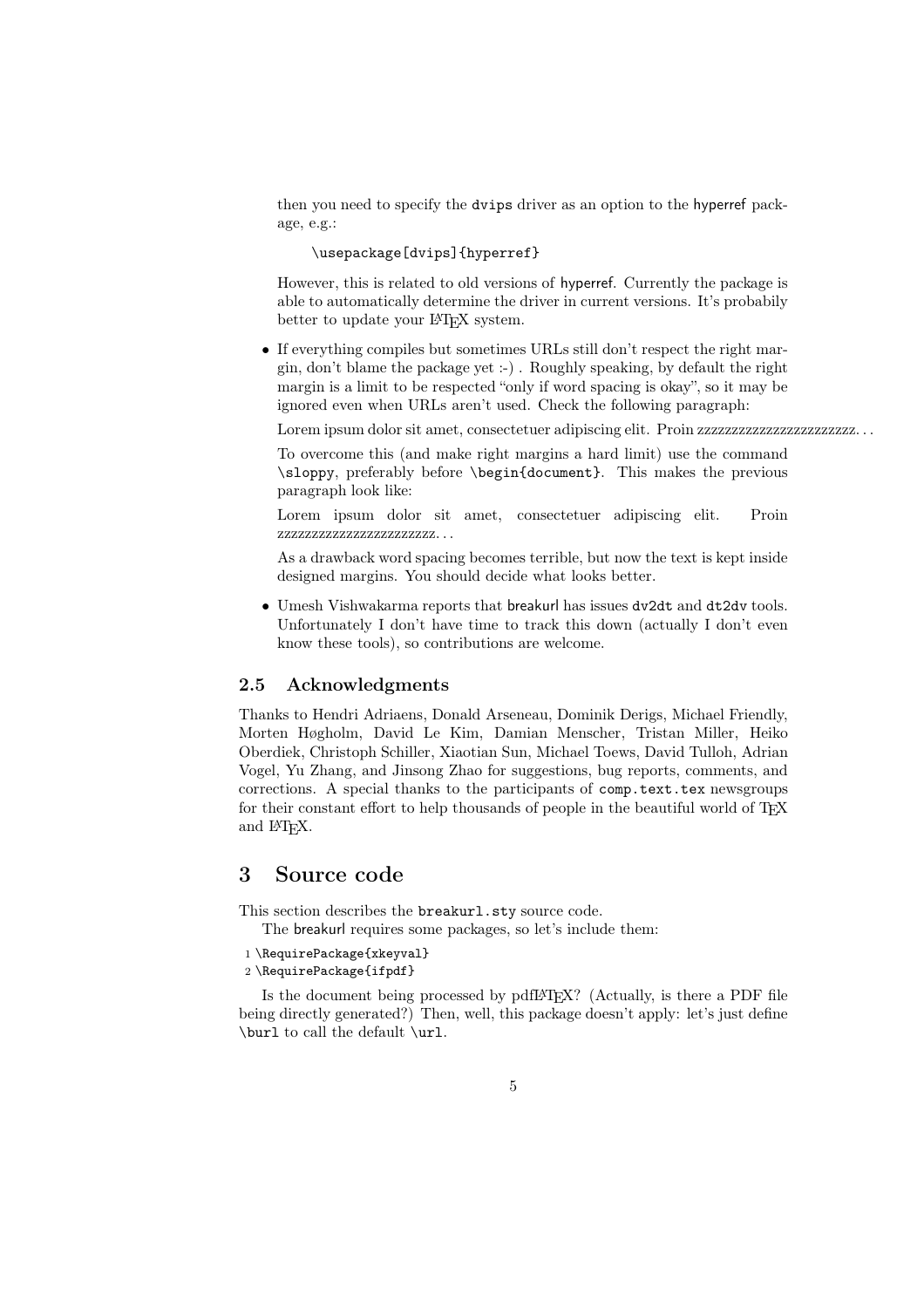```
3 \ifpdf
4 % Dummy package options
5 \DeclareOptionX{preserveurlmacro}{}
6 \DeclareOptionX{hyphenbreaks}{}
7 \DeclareOptionX{anythingbreaks}{}
8 \DeclareOptionX{vertfit}{}
9 \ProcessOptionsX\relax
10
11 \PackageWarning{breakurl}{%
12 You are using breakurl while processing via pdflatex.\MessageBreak
13 \string\burl\space will be just a synonym of \string\url.\MessageBreak}
14 \DeclareRobustCommand{\burl}{\url}
15 \DeclareRobustCommand*{\burlalt}{\hyper@normalise\burl@alt}
16 \def\burl@alt#1#2{\hyper@linkurl{\Hurl{#1}}{#2}}
17 \expandafter\endinput
18 \fi
   Since breakurl is an extension to hyperref, let's complain loudly if the latter was
```
not yet loaded:

```
19 \@ifpackageloaded{hyperref}{}{%
20 \PackageError{breakurl}{The breakurl depends on hyperref package}%
21 {I can't do anything. Please type X <return>, edit the source file%
22 \MessageBreak
23 and add \string\usepackage\string{hyperref\string} before
24 \string\usepackage\string{breakurl\string}.}
25 \endinput
26 }
```
The package options are handled by \newifs, which are declared and initialised:

```
27 \newif\if@preserveurlmacro\@preserveurlmacrofalse
28 \newline \label{thm:10} $$29 \newif\if@burl@fitglobal\@burl@fitglobalfalse
30 \newif\if@burl@anythingbreaks\@burl@anythingbreaksfalse
```
\burl@toks The breakurl package uses a token list to store characters and tokens until a break point is reached:

\newtoks\burl@toks

\burl@charlistafter \burl@defifstructure

\burl@charlistbefore The following support routines are designed to build the conditional structure that is the kernel of \burl: comparing each incoming character with the list of "breakable" characters and taking decisions on that. This conditional structure is built by  $\bar{\text{def}}$  is called only at the end of package loading, because the character list (stored in \burl@charlistbefore) can be modified by the hyphenbreaks option.

```
32 \let\burl@charlistbefore\empty
33 \let\burl@charlistafter\empty
34
35 \def\burl@addtocharlistbefore{\g@addto@macro\burl@charlistbefore}
36 \def\burl@addtocharlistafter{\g@addto@macro\burl@charlistafter}
```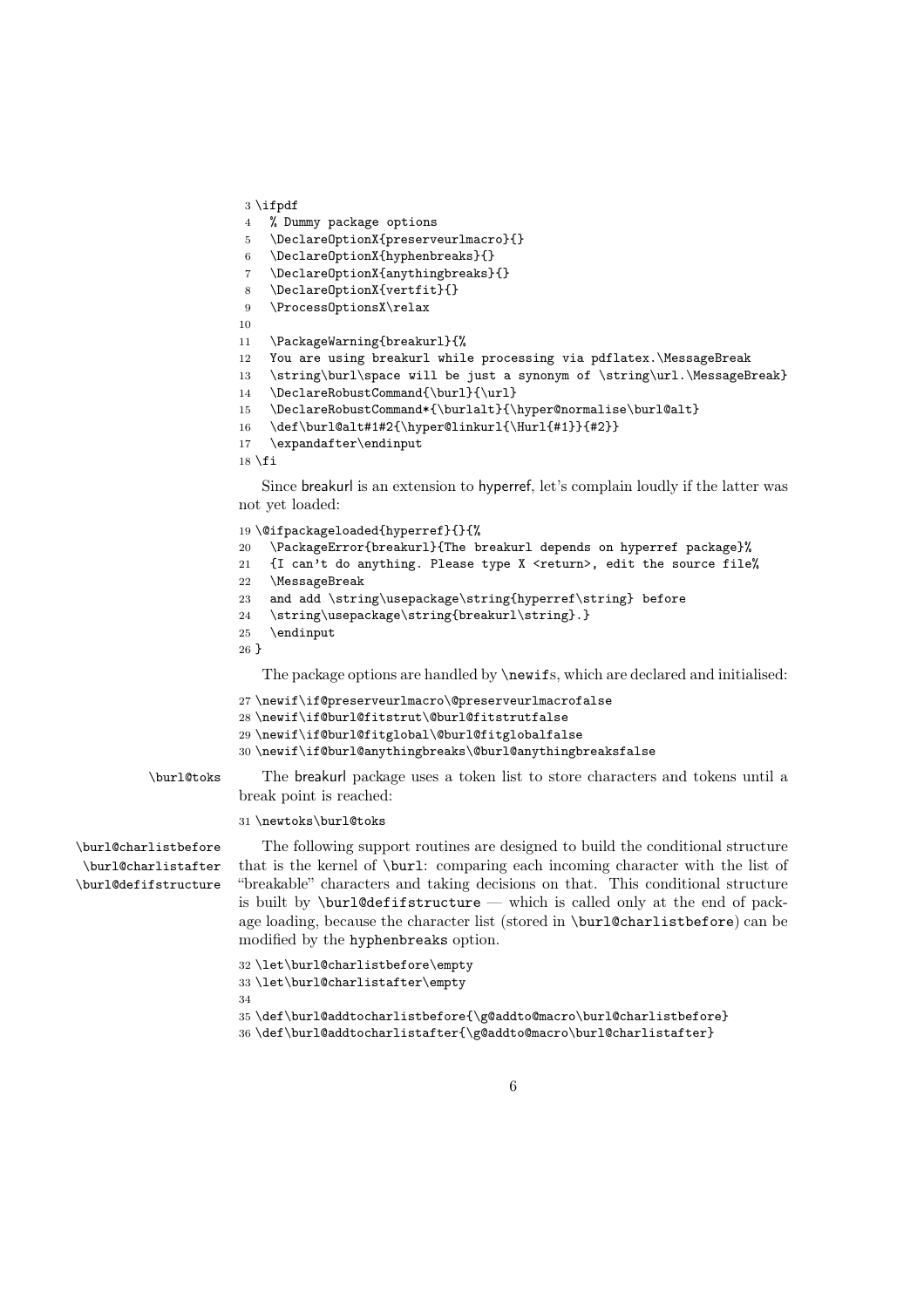```
37
38 \bgroup
39 \catcode'\&=12\relax
40 \hyper@normalise\burl@addtocharlistbefore{%}
41 \hyper@normalise\burl@addtocharlistafter{:/.?#&_,;!}
42 \egroup
43
44 \def\burl@growmif#1#2{%
45 \g@addto@macro\burl@mif{\def\burl@ttt{#1}\ifx\burl@ttt\@nextchar#2\else}%
46 }
47 \def\burl@growmfi{%
48 \g@addto@macro\burl@mfi{\fi}%
49 }
50 \def\burl@defifstructure{%
51 \let\burl@mif\empty
52 \let\burl@mfi\empty
53 \ \ \exp and after \@tfor\exp and after \@nextchar{!}{\exp and after} \54 \burl@charlistbefore\do{%
55 \expandafter\burl@growmif\@nextchar\@burl@breakbeforetrue
56 \burl@growmfi
57 }%
58 \expandafter\@tfor\expandafter\@nextchar\expandafter:\expandafter=%
59 \burl@charlistafter\do{%
60 \expandafter\burl@growmif\@nextchar\@burl@breakaftertrue
61 \burl@growmfi
62 }%
63 }
64
65 \AtEndOfPackage{\burl@defifstructure}
   The package options are declared and handled as follows:
66 \def\burl@setvertfit#1{%
67 \lowercase{\def\burl@temp{#1}}%
68 \def\burl@opt{local}\ifx\burl@temp\burl@opt
69 \@burl@fitstrutfalse\@burl@fitglobalfalse
70 \else\def\burl@opt{strut}\ifx\burl@temp\burl@opt
71 \@burl@fitstruttrue\@burl@fitglobalfalse
72 \else\def\burl@opt{global}\ifx\burl@temp\burl@opt
73 \@burl@fitstrutfalse\@burl@fitglobaltrue
74 \else
75 \PackageWarning{breakurl}{Unrecognized vertfit option '\burl@temp'.%
76 \MessageBreak
77 Adopting default 'local'}
78 \@burl@fitstrutfalse\@burl@fitglobalfalse
79 \fi\fi\fi
80 }
81
82 \DeclareOptionX{preserveurlmacro}{\@preserveurlmacrotrue}
83 \DeclareOptionX{hyphenbreaks}{%
```

```
84 \bgroup
```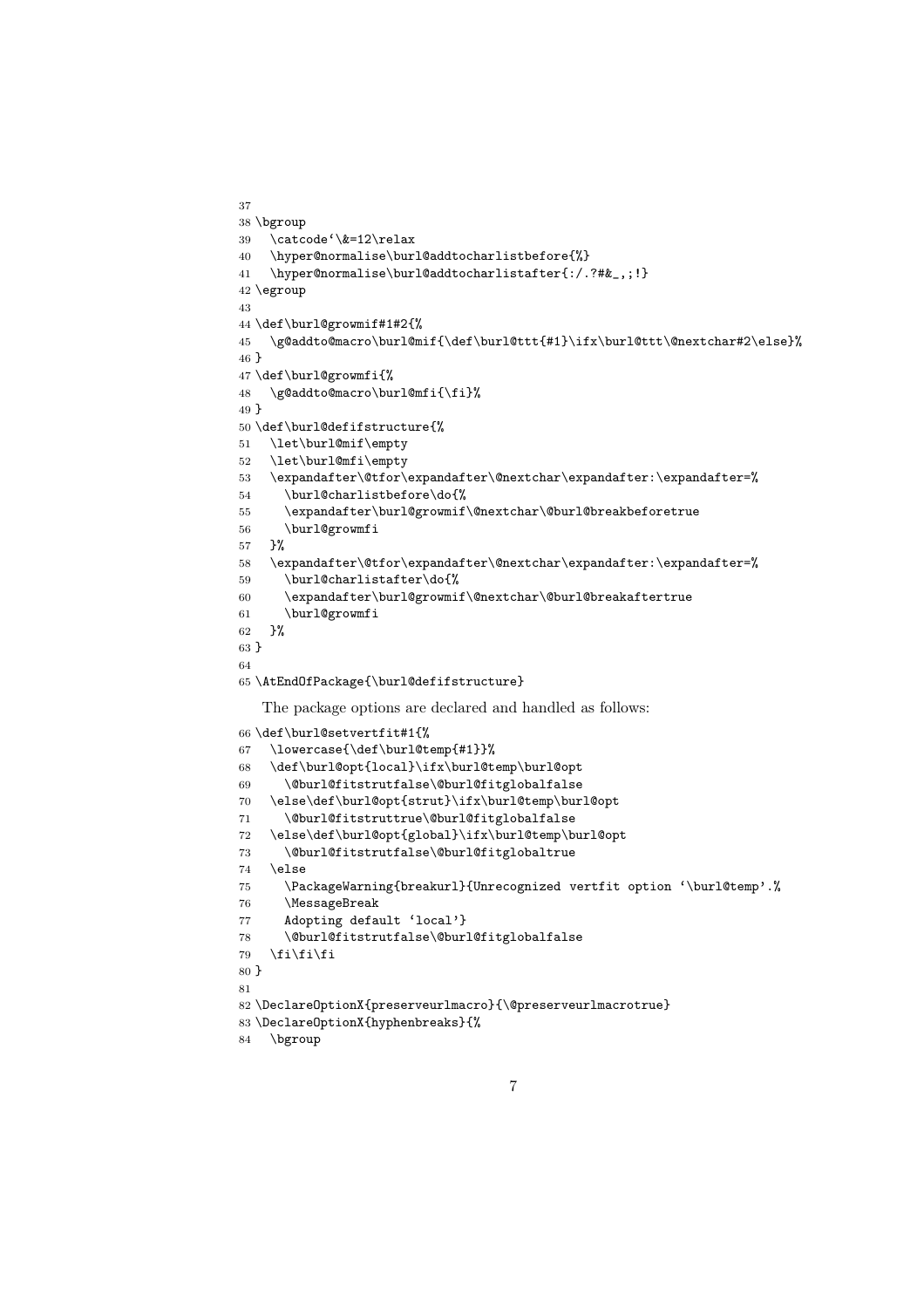```
85 \catcode'\&=12\relax
86 \hyper@normalise\burl@addtocharlistafter{-}%
87 \egroup
88 }
89 \DeclareOptionX{anythingbreaks}{%
90 \@burl@anythingbreakstrue
91 }
92 \DeclareOptionX{vertfit}[local]{\burl@setvertfit{#1}}
93
94 \ProcessOptionsX\relax
```
These supporting routines are modified versions of those found in the hyperref package. They were adapted to allow a link to be progressively built, i.e., when we say "put a link rectangle here", the package will decide if this will be made.

```
95 \def\burl@hyper@linkurl#1#2{%
```

```
96 \begingroup
97 \hyper@chars
98 \burl@condpdflink{#1}%
99 \endgroup
100 }
101
102 \def\burl@condpdflink#1{%
103 \literalps@out{
104 /burl@bordercolor {\@urlbordercolor} def
105 /burl@border {\@pdfborder} def
106 }%
107 \if@burl@fitstrut
108 \sbox\pdf@box{#1\strut}%
109 \else\if@burl@fitglobal
110 \sbox\pdf@box{\burl@url}%
111 \else
112 \sbox\pdf@box{#1}%
113 \if{ifi}114 \dimen@\ht\pdf@box\dimen@ii\dp\pdf@box
115 \sbox\pdf@box{#1}%
116 \ifdim\dimen@ii=\z@
117 \literalps@out{BU.SS}%
118 \else
119 \lower\dimen@ii\hbox{\literalps@out{BU.SS}}%
120 \overline{120}121 \ifHy@breaklinks\unhbox\else\box\fi\pdf@box
122 \ifdim\dimen@=\z@
123 \literalps@out{BU.SE}%
124 \else
125 \raise\dimen@\hbox{\literalps@out{BU.SE}}%
126 \fi
127 \pdf@addtoksx{H.B}%
128 }
```
\burl \burl prepares the catcodes (via \hyper@normalise) and calls the \burl@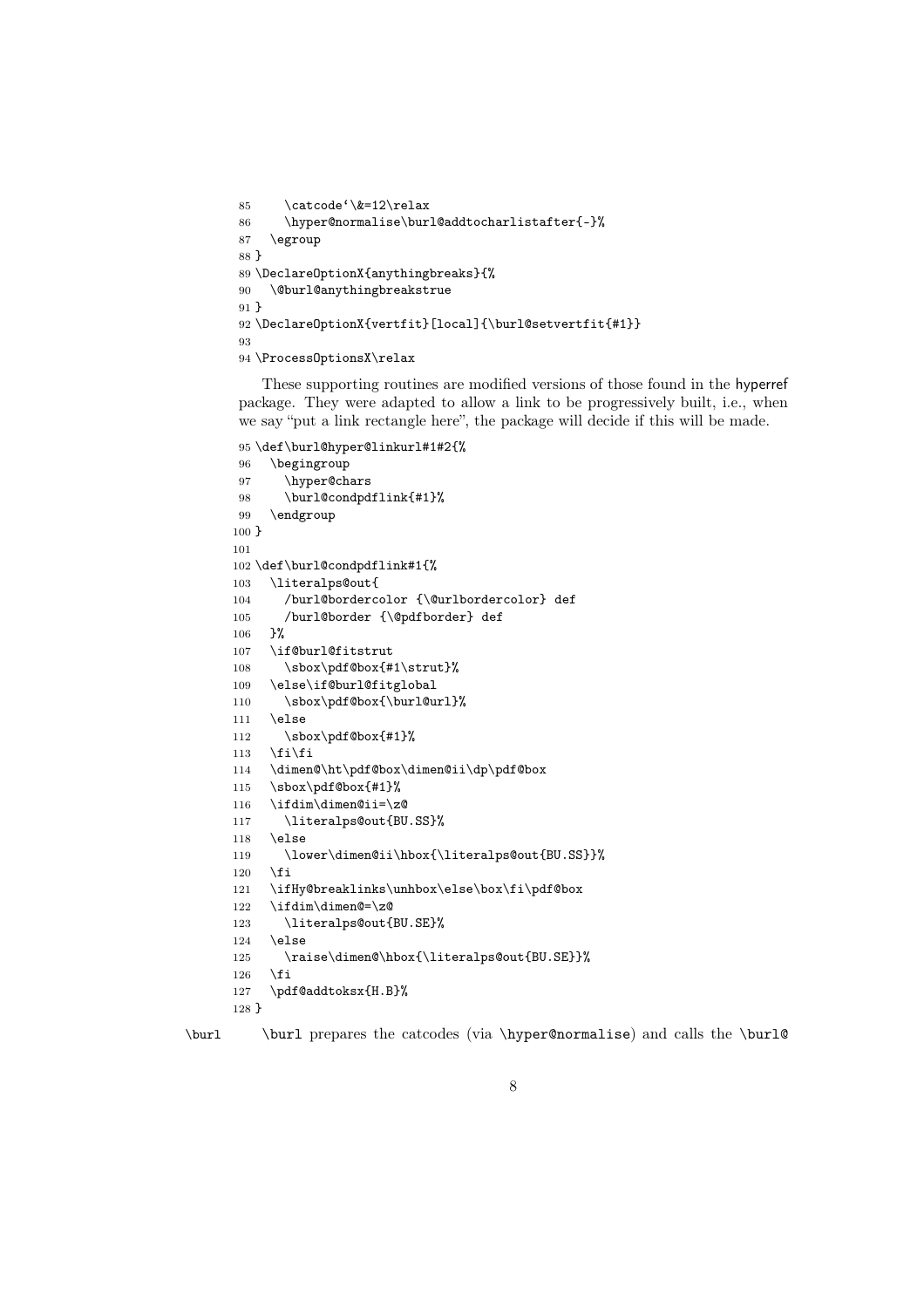macro, which does the actual work.

```
129 \DeclareRobustCommand*{\burl}{%
```
- \leavevmode
- \begingroup
- \let\hyper@linkurl=\burl@hyper@linkurl
- \catcode'\&=12\relax
- \hyper@normalise\burl@
- }

\burlalt \burlalt does the same as \burl, but calls another macro (\burl@alt) to read two following arguments instead of only one.

```
136 \DeclareRobustCommand*{\burlalt}{%
137 \begingroup
138 \let\hyper@linkurl=\burl@hyper@linkurl
139 \catcode'\&=12\relax
140 \hyper@normalise\burl@alt
141 }
```
\burl@alt \burl@@alt

 $\bur1@ \{ \langle URL \}$  just eats the next argument to define the URL address and the link to be displayed. Both are used by \burl@doit.

\burl@alt { $\{Actual URL\}$ } and \burl@@alt { $\{DisplayedURL\}$ } work together to eat the two arguments (the actual URL to point to and the link text to be displayed). Again, both are used by \burl@doit.

```
142 \newif\if@burl@breakbefore
143 \newif\if@burl@breakafter
144 \newif\if@burl@prevbreakafter
145
146 \bgroup
147 \catcode'\&=12\relax
148 \gdef\burl@#1{%
149 \def\burl@url{#1}%
150 \def\burl@urltext{#1}%
151 \burl@doit
152 }
153
154 \gdef\burl@alt#1{%
155 \def\burl@url{#1}%
156 \hyper@normalise\burl@@alt
157 }
158 \gdef\burl@@alt#1{%
159 \def\burl@urltext{#1}%
160 \burl@doit
161 }
```
\burl@doit \burl@doit works much like hyperref's \url@ macro (actually, this code macro was borrowed and adapted from the original  $\url@$ : it builds a series of links, allowing line breaks between them. The characters are accumulated and eventually flushed via the \burl@flush macro.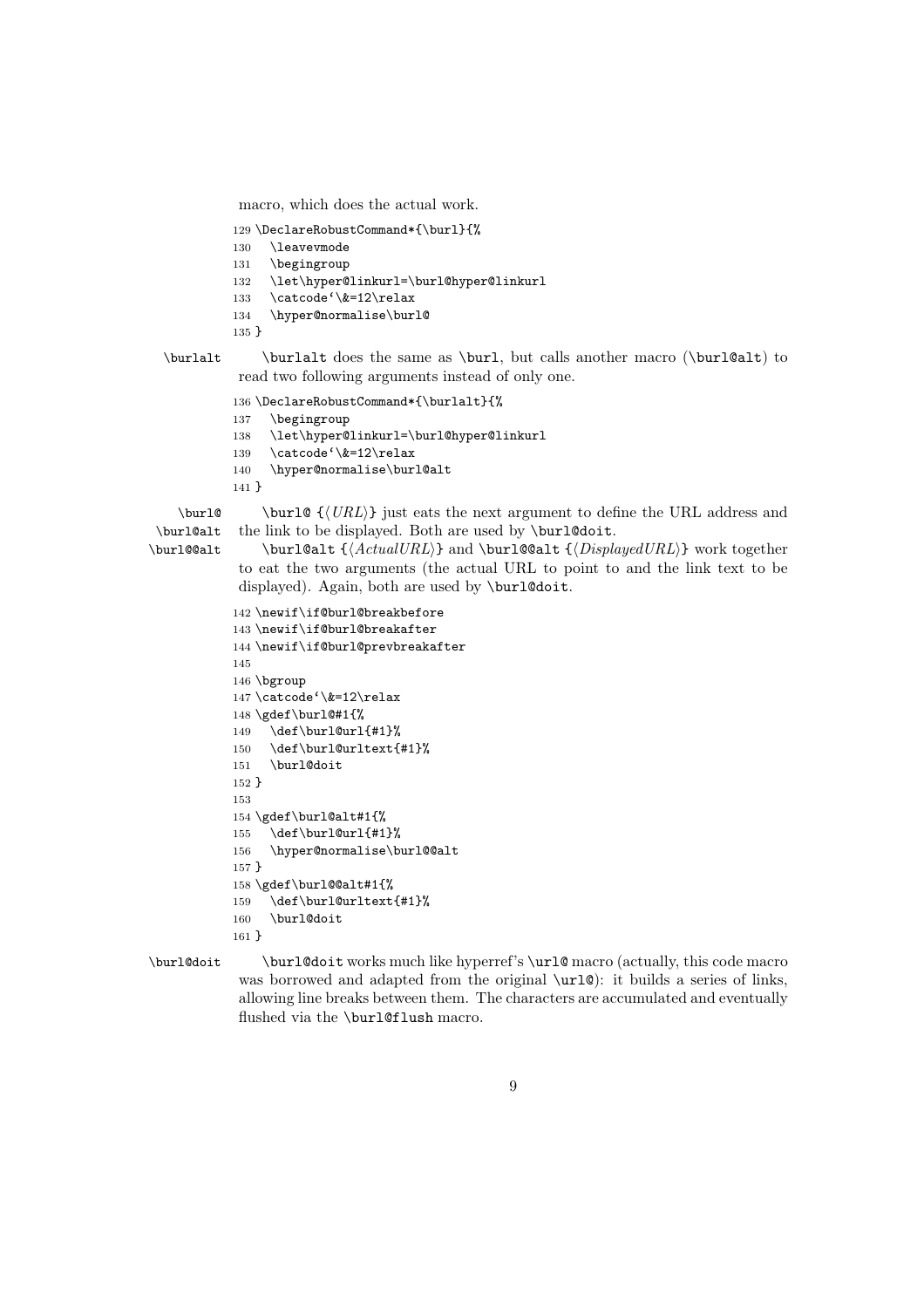Support for  $\Upsilon/\Upsilon$ Right: The  $\Upsilon$  is emptied until the very last flush (when it is restored). The *\UrlLeft* is emptied after the first flush. So, any string defined in those macros are meant to be displayed only before the first piece and after the last one, which (of course) is what we expect to happen. Unfortunately, breaking doesn't happen inside those strings, since they're not rendered verbatim (and so they aren't processed inside the breaking mechanism).

# \gdef\burl@doit{%

```
163 \burl@toks{}%
164 \let\burl@UrlRight\UrlRight
165 \let\UrlRight\empty
166 \@burl@prevbreakafterfalse
167 \@ifundefined{@urlcolor}{\Hy@colorlink\@linkcolor}{\Hy@colorlink\@urlcolor}%
168 \expandafter\@tfor\expandafter\@nextchar\expandafter:\expandafter=%
169 \burl@urltext\do{%
170 \if@burl@breakafter\@burl@prevbreakaftertrue
171 \else\@burl@prevbreakafterfalse\fi
172 \if@burl@anythingbreaks\@burl@breakbeforetrue\else\@burl@breakbeforefalse\fi
173 \@burl@breakafterfalse
174 \expandafter\burl@mif\burl@mfi
175 \if@burl@breakbefore
176 % Breakable if the current char is in the 'can break before' list
177 \burl@flush\linebreak[0]%
178 \else
179 \if@burl@prevbreakafter
180 \if@burl@breakafter\else
181 % Breakable if the current char is not in any of the 'can break'
182 % lists, but the previous is in the 'can break after' list.
183 % This mechanism accounts for sequences of 'break after' characters,
184 % where a break is allowed only after the last one
185 \burl@flush\linebreak[0]%
186 \fi
187 \fi
188 \fi
189 \hspace{13pt} \texttt{\textbf{expr}}\xpace{10pt}190 \expandafter\expandafter\expandafter{%
191 \expandafter\the\expandafter\burl@toks\@nextchar}%
192 }%
193 \let\UrlRight\burl@UrlRight
194 \burl@flush
195 \literalps@out{BU.E}%
196 \Hy@endcolorlink
197 \endgroup
198 }
199 \egroup
```
\burl@flush This macro flushes the characters accumulated during the \burl@ processing, creating a link to the URL.

```
200 \def\the@burl@toks{\the\burl@toks}
201
```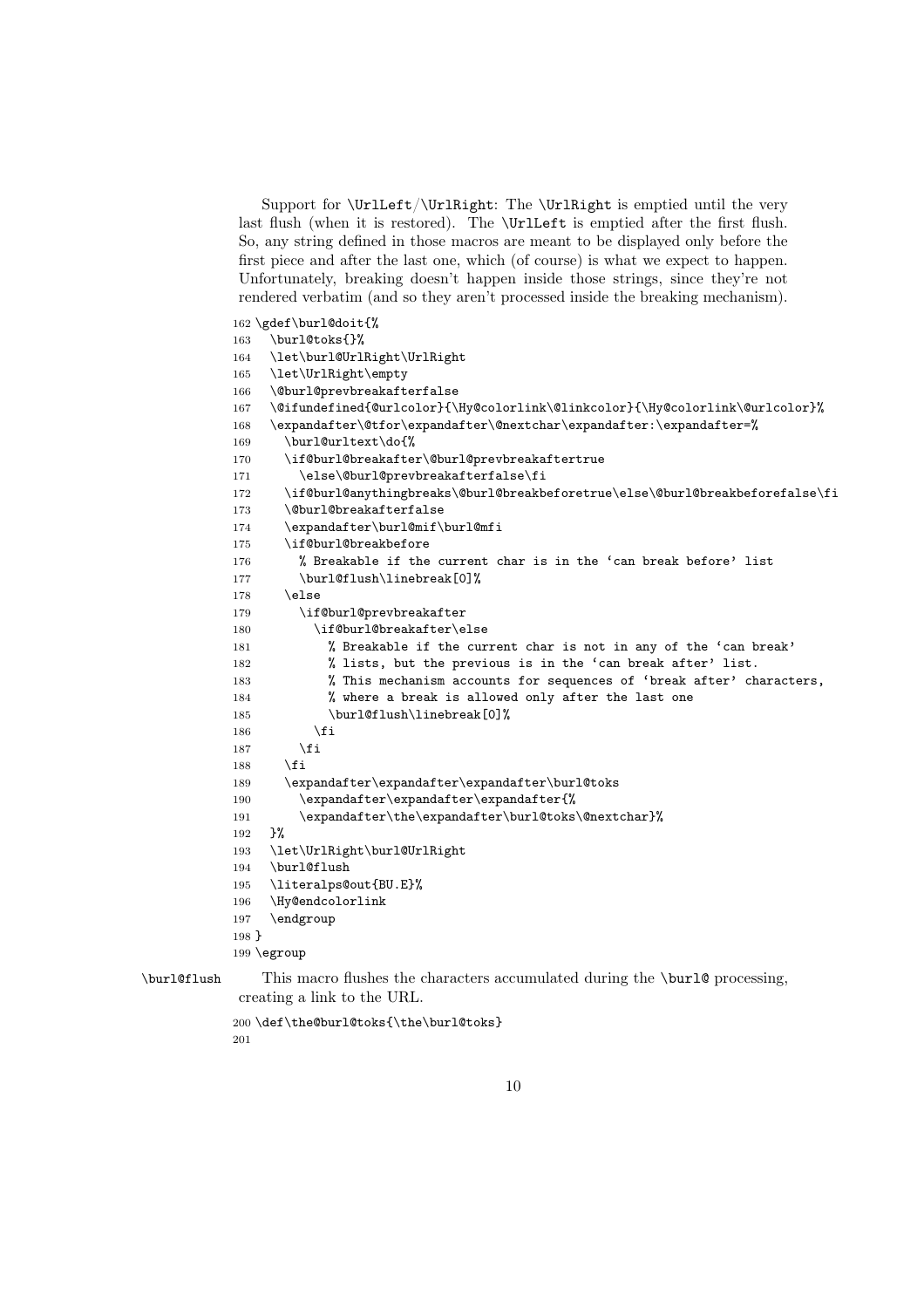```
202 \def\burl@flush{%
```

```
203 \expandafter\def\expandafter\burl@toks@def\expandafter{\the\burl@toks}%
204 \literalps@out{/BU.L (\burl@url) def}%
205 \hyper@linkurl{\expandafter\Hurl\expandafter{\burl@toks@def}}{\burl@url}%
206 \global\burl@toks{}%
207 \let\UrlLeft\empty
208 }%
```
Now the synonyms \url and \urlalt are (re)defined, unless the preserveurlmacro option is given.

209 \if@preserveurlmacro\else\let\url\burl\let\urlalt\burlalt\fi

Internally, the package works as follows: each link segment (i.e., a list of nonbreakable characters followed by breakable characters) ends with a PDF command that checks if the line ends here. If this check is true, then (and only then) the PDF link rectangle is built, embracing all link segments of this line.

To make that work, we need some code to work at the PostScript processing level. The supporting routines to do so are introduced in the PS dictionary initialization block via specials. Each routine is explained below.

The variables used here are: burl@stx and burl@endx, which defines the link's horizontal range; burl@boty and burl@topy, which defines the link's vertical range; burl@llx, burl@lly, burl@urx, and burl@ury, which define the bounding box of the current link segment (they resemble the hyperref's pdf@llx–pdf@ury counterparts); and BU.L, which holds the target URL.

```
210 \AtBeginDvi{%
```

```
211 \headerps@out{%
```

```
212 /burl@stx null def
```
BU.S is called whenever a link begins:

```
213 /BU.S {
214 /burl@stx null def
215 } def
```
BU.SS is called whenever a link segment begins:

```
216 /BU.SS {
217 currentpoint
218 /burl@lly exch def
219 /burl@llx exch def
220 burl@stx null ne {burl@endx burl@llx ne {BU.FL BU.S} if} if
221 burl@stx null eq {
222 burl@llx dup /burl@stx exch def /burl@endx exch def
223 burl@lly dup /burl@boty exch def /burl@topy exch def
224 } if
225 burl@lly burl@boty gt {/burl@boty burl@lly def} if
226 } def
```
BU.SE is called whenever a link segment ends:

227 /BU.SE { 228 currentpoint